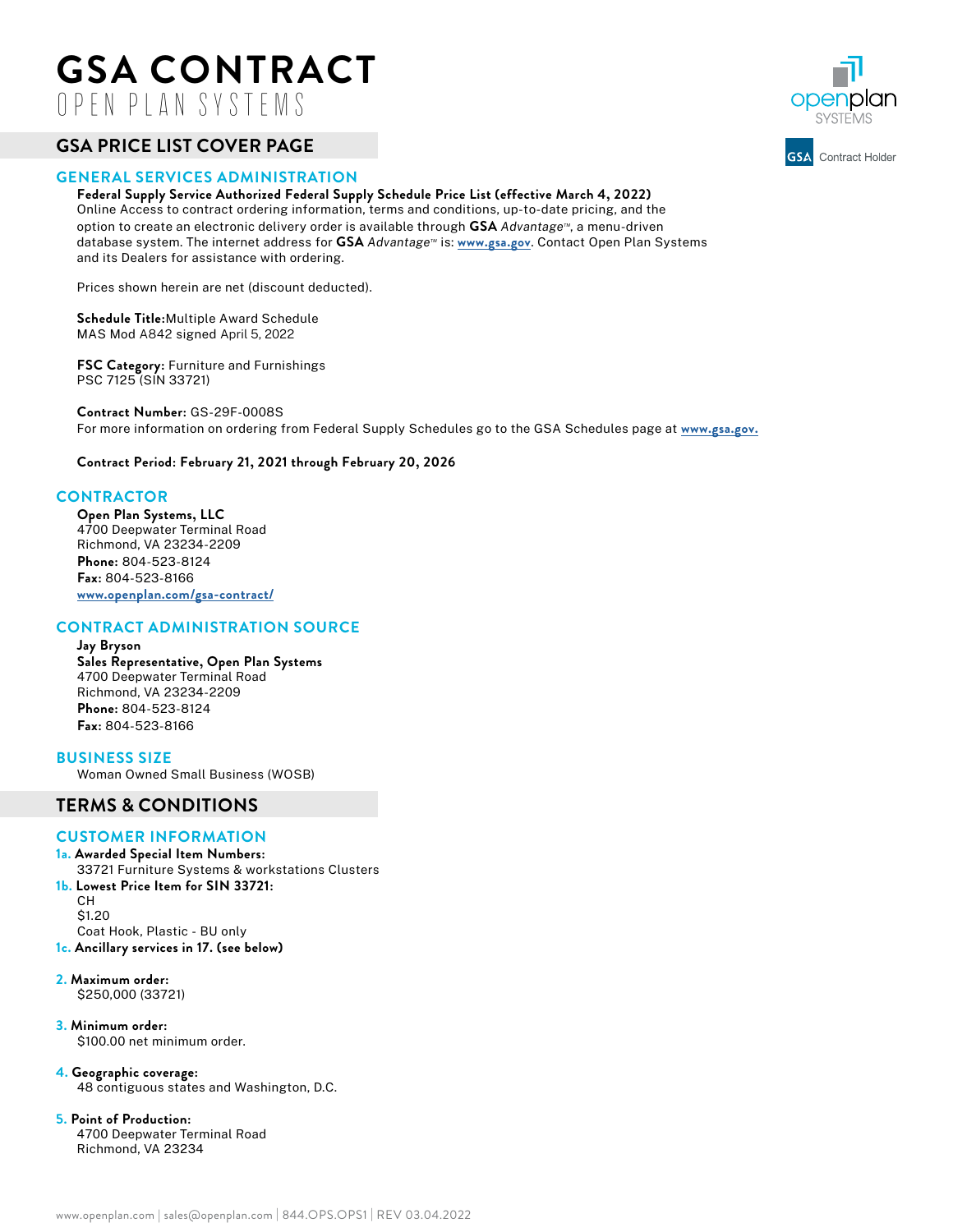# **GSA CONTRACT**  OPEN PLAN SYSTEMS



### **6. Discount from List:**

SIN 33721: 80% from published commercial price list, except that Seating discount is 55%.

#### **7. Quantity discounts:**

None

#### **8. Prompt payment terms:**

Net 30 days. Open Plan Systems will accept the government commercial credit cards. No special terms for acceptance above the micro-purchase threshold. Prompt payment terms must be followed by the statement "Information for Ordering Offices: Prompt payment terms cannot be negotiated out of the contractual agreement in exchange for other concessions."

#### **9. Foreign items:**

Most items substantially or completely manufactured in the USA. The others are TAA compliant.

### **10. a) Time of delivery:** 21-31 Days ARO

- **b) Expedited time of delivery:** None
- **c) Overnight delivery:** N/A

**d) Urgent requirements:** Contact OPS representative 804-523-8124

#### **11. FOB Point:**

Origin, prepay & add for orders under \$2,500.00 net. FOB Destination for Orders at or over \$2,500.00 net

### **12a. Ordering Address:**

Open Plan Systems, LLC 4700 Deepwater Terminal Road Richmond, VA 23234-2209 Phone: 804-523-8124 Fax: 804-523-8166

### **12b. Ordering procedures:**

For supplies and services, the ordering procedures, information on Blanket Purchase Agreements (BPA's) are found in Federal Acquisition Regulation (FAR) 8.405-3.

### **13. Payment Address:**

Open Plan Systems, LLC 4700 Deepwater Terminal Road Richmond, VA 23234-2209

### **14. Warranty:**

Open Plan Systems' Commercial Limited Lifetime Warranty for all except seating products. Seating includes a limited lifetime warranty for all chair components covering a standard eight (8) hour, forty (40) hour week for users weighing up to 300 pounds. Exceptions to the seating warranty include foam, textiles and mesh material are warranted for five (5) years, and control mechanisms and casters are warranted for twelve (12) years.

# **15. Export packaging charges:**

Quoted upon request

**16. Terms & conditions of rental, maintenance & repair:**

Not Applicable

## **17. Terms & conditions of installation:**

15% of total product cost.

- **18a. Terms & conditions of repair parts indicating date of parts price lists and any discounts from list prices:**  Not Applicable
- **18b. Terms and conditions for any other services (if applicable):**

Not Applicable

**19. Service & Distribution points:** Contact OPS representative at 844-OPS-OPS1

### **20. Participating Dealers:**

Contact OPS representative at 844-OPS-OPS1 for list of servicing dealers.